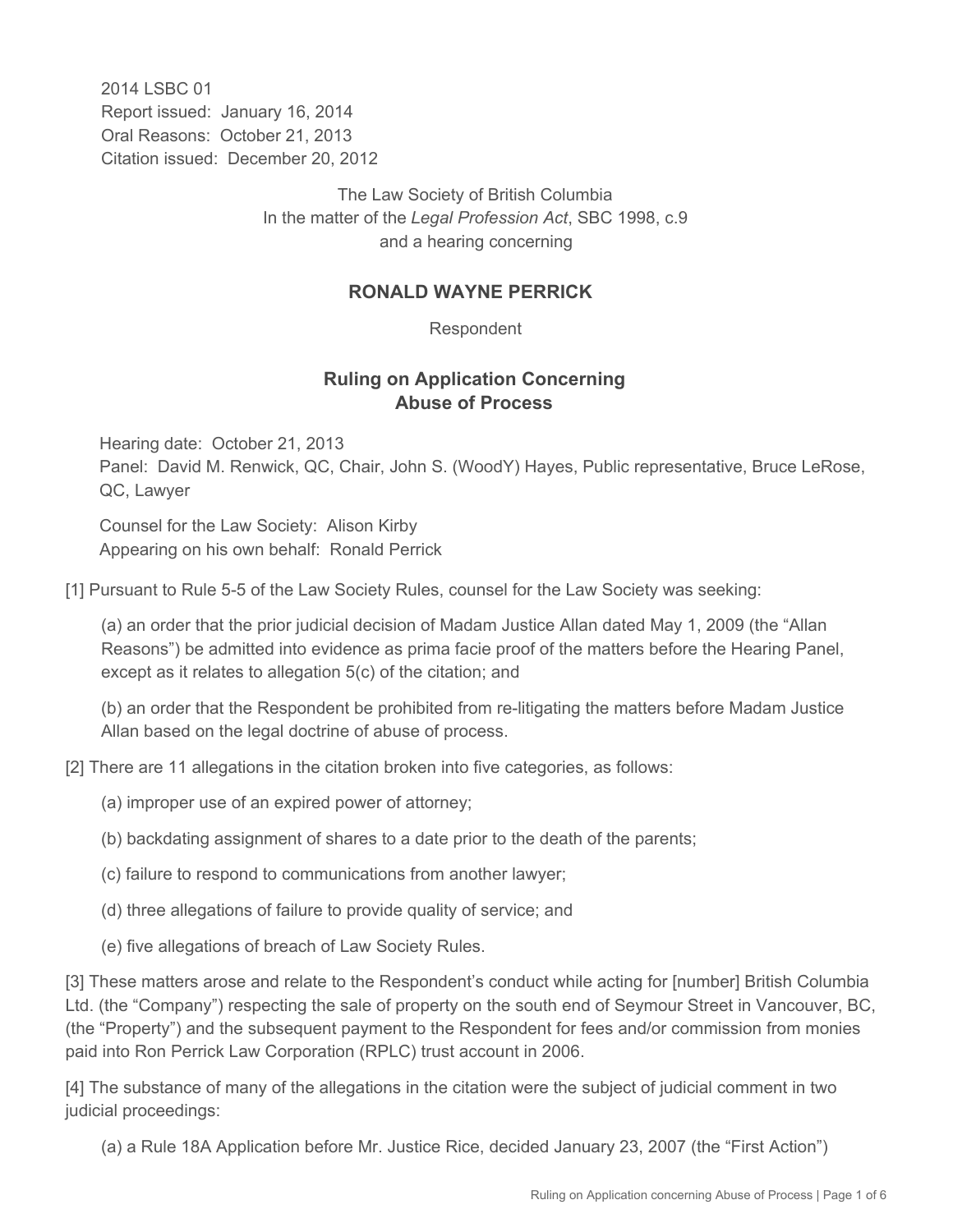between the Company and the Respondent and RPLC;

(b) a claim concerning fees before Madam Justice Allan, decided May 1, 2009 (the "Second Action") between the Company and the Respondent and RPLC.

[5] The Property was sold to C Corp. with a closing date of February 9, 2006. The sale proceeds were placed into RPLC's trust account, and a dispute arose over when the money was to be distributed and the amount of the fee.

[6] In the Reasons for Judgment in the First Action, Mr. Justice Rice made the following observations:

[26] The handwritten schedule of March 2, 2006, which was sent another two times, was not a statement of account. It did not comply with the Act. It was not signed on behalf of Mr. Perrick or accompanied by a letter signed by or on behalf of Mr. Perrick that refers to the purported bill. ... It was at best a discussion document, and Mr. Perrick admits that he had not decided how to bill the plaintiff company when he presented the plaintiff company with it. …

[7] After a 22-day hearing, Madam Justice Allan made a number of determinations, including, inter alia, that:

(a) there was no written retainer agreement setting out the terms of the Respondent's fee arrangement; and

(b) the Respondent prepared assignments backdated to October 21, 2004 in which the parents assigned all of their voting shares in the Company and M Ltd. to RW.

[8] The learned judge determined that the Respondent's misconduct precluded him from being paid a fee and found that:

[144] Mr. Perrick removed a total of \$926,916 from trust in four tranches without any authorization, before submitting a statement of account, and knowing that his fee was probably not going to be acceptable to the plaintiff. …

[145] At the time he removed his last fee payment of \$185,000 from trust in April 2006, Mr. Perrick was aware that Mr. Ward had been retained by AW's siblings to dispute his fees. … That withdrawal contravened the Law Society Rule 3-57(5). …

[147] ... He adamantly refused to render a fee account until June 15, 2006. That 34-page account, backdated to February 9, 2006, was clearly provided in response to the action commenced by the plaintiff a week earlier.

[9] Counsel for the Law Society has prepared a comprehensive Notice to Admit (NTA) to which the Respondent has prepared a Response. Of the 117 paragraphs in the NTA, only 27 paragraphs were not admitted.

[10] The Law Society is relying, inter alia, on the NTA, together with the Allan Reasons to establish the allegations in the citation, except allegation 5(c).

[11] The law is clear that the Allan Reasons may be admitted into evidence as prima facie proof of the allegation of misconduct as set out in the citation. In *British Columbia (Attorney General) v. Malik*, 2011 SCC 18, the Supreme Court of Canada determined that a judicial decision relating to a matter where the parties are the same, or were themselves participants in the prior proceeding in similar related issues, is admissible in a subsequent matter.

[12] In *Law Society of Upper Canada v. Marler*, 2010 ONSLAP 29, the Appeal Panel, when commenting on the admissibility of the judicial findings, held: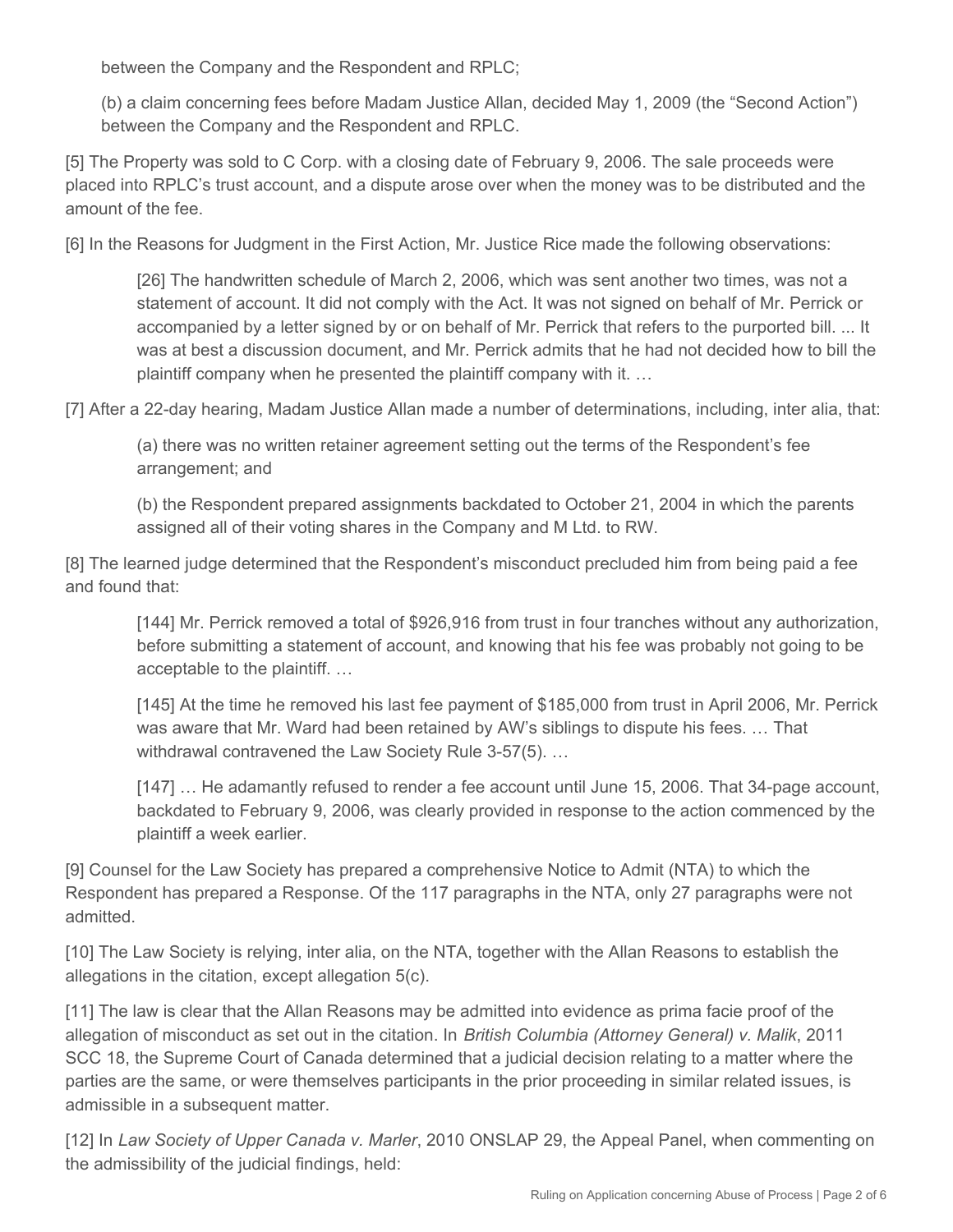[19] In our view, the Society was entitled to rely on judicial findings to make out its case, without presenting the underlying evidence in support. The appellant was a party to those proceedings, and actively participated in each. He testified. On certain key issues, he was disbelieved. The findings were made on the balance of probabilities. The law is now clear that this is the same standard imposed on the Society to prove professional misconduct and conduct unbecoming: [See *F.H. v. McDougall*, [2008] S.C.J. No. 54].

[13] In our view, the Hearing Panel is entitled, at a minimum, to treat the findings of fact made against the Respondent in the Allan Reasons as prima facie truth of those facts.

[14] Once the judicial decision is admitted into evidence, it is then up to the Panel to assess the weight to be given to the Judge's findings and conclusions, having regard to the identity of the participants, the similarity of the issues, the nature of the earlier proceedings and the opportunity of the prejudiced party to contest it.

[15] Notwithstanding the evidence is admissible, the Respondent will have an opportunity to lead fresh or compelling evidence to contradict or lessen the weight given to it by the Hearing Panel. However, the Respondent is not entitled to re-litigate.

[16] We accept the Law Society's position that the facts and conclusions in the Allan Reasons should be introduced into evidence as prima facie evidence of the Respondent's misconduct because:

(a) the Respondent was a party to the prior litigation and was given the opportunity to fully contest the allegations in the 22-day trial;

(b) the issues in the trial were the same or very similar to those underlying the allegations set out in the citation;

(c) both deal with trust activity and accounting of trust funds on one client matter;

(d) both deal with the terms of a retainer and whether a legal bill was rendered; and

(e) both deal with whether, during the course of the retainer, the Respondent committed any misconduct.

[17] At the end of the submissions, the Respondent agreed that the decision of Madam Justice Allan could be admitted into evidence as prima facie proof of the matters before the Hearing Panel; however, he wanted an opportunity to call evidence on the basis that the decision of Madam Justice Allan was no longer valid.

[18] The doctrine of abuse of process by re-litigation is discretionary.

[19] In *Toronto (City) v. Canadian Union of Public Employees (C.U.P.E.), Local 79*, 2003 SCC 63, the Supreme Court of Canada applied the doctrine of abuse of process to prohibit re-litigation on the grounds that it would be detrimental to the adjudicative process. The Court held:

50 … A proper focus on the process, rather than on the interests of the party, will reveal why relitigation should not be permitted in such a case.

51 Rather than focus on the motive or status of the parties, the doctrine of abuse of process concentrates on the integrity of the adjudicative process. Three preliminary observations are useful in that respect. First, there can be no assumption that relitigation will yield a more accurate result than the original proceeding. Second, if the same result is reached in the subsequent proceeding, the relitigation will prove to have been a waste of judicial resources … Finally, if the result in the subsequent proceeding is different from the conclusion reached in the first on the very same issue, the inconsistency, in and of itself, will undermine the credibility of the entire judicial process,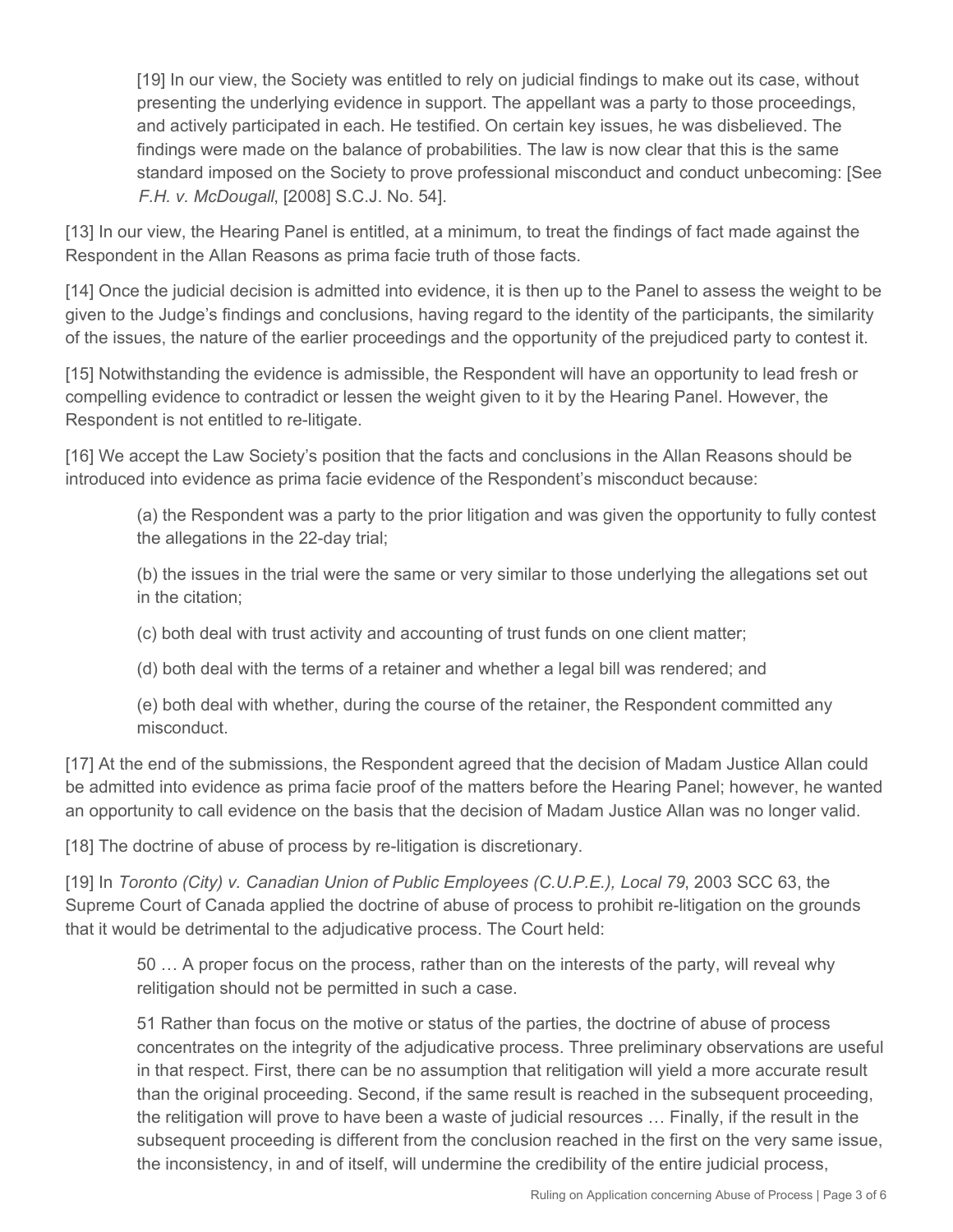thereby diminishing its authority, its credibility and its aim of finality.

[20] Further, in *Toronto (City) v. C.U.P.E., Local 79*, the Supreme Court of Canada felt that re-litigation should be avoided as it causes serious detrimental effects to the system, unless the circumstances dictate that re-litigation is in fact necessary to "enhance the credibility and the effectiveness of the adjudicative process as a whole" (paragraph 52). The Court provided some examples where re-litigation would enhance, rather than impeach, the integrity of the judicial system:

(a) when the first proceeding is tainted by fraud or dishonesty;

(b) when fresh, new evidence, previously unavailable, conclusively impeaches the original results; or

(c) when fairness dictates that the original result should not be binding in the new context.

[21] The rationale for such a policy is noted by Binnie, J. in *British Columbia (Attorney General) v. Malik*, (supra), where he stated:

40 In a number of decisions our Court has emphasized a public interest in the avoidance of "[d]uplicative litigation, potential inconsistent results, undue costs and inconclusive proceedings." (*Danyluk v. Ainsworth Technologies Inc.*, [2001] SCR 460 at para 18)

[22] In *Law Society of Upper Canada v. Coady*, 2009 ONLSHP 0051, where the hearing panel relied on the reasons for judgment in making its finding of misconduct, noted:

[11] ... Much of the evidence introduced by the Society is the record of proceedings in the Ontario Court … Clear and unequivocal findings of fact are found in many of these documents. Given that these findings have been made by judges of the Superior Court of Justice after full and exhaustive consideration of the evidence before them, and given that their findings and conclusions have for the most part been upheld by the Divisional Court or the Court of Appeal for Ontario, we consider them in this proceeding to be compelling evidence of Coady's conduct. In our view, in the absence of new or compelling evidence that was not considered by the judges in those judicial proceedings, we should not make different findings from those made by the justices of the Superior Court, confirmed on appeal. To do so would be to permit a collateral attack against those findings and would result in an abuse of process.

[23] We adopt the comments made by the hearing panel in Coady.

[24] The trial before Madam Justice Allan revolved around the Respondent's conduct in a real estate transaction. She was left to determine whether he was entitled to a fee on the basis of quantum meruit or, alternatively, to determine whether the fee charged was reasonable and fair in all of the circumstances. She decided that the Respondent's misconduct prevented him from a fee based on quantum meruit, and held that he was not entitled to any fee. Portions of her decision form the evidentiary basis for most of the allegations in the citation.

[25] The Respondent originally proposed to call 18 witnesses. Most of these individuals participated in the litigation before Madam Justice Allan, either as counsel or as witnesses, except for two Law Society staff. The Law Society contends that to allow any of these witnesses to testify would effectively result in re-litigating of the matter.

[26] The Respondent referred to a number of cases, including *Giles v. Westminster Savings Credit Union*, 2006 BCSC 1600, and *Harbuz v. Capital Construction Supplies Ltd.*, 2013 BCSC 1624. These cases stand for the proposition that, before the issue of estoppel can be raised, the decision in question must be a final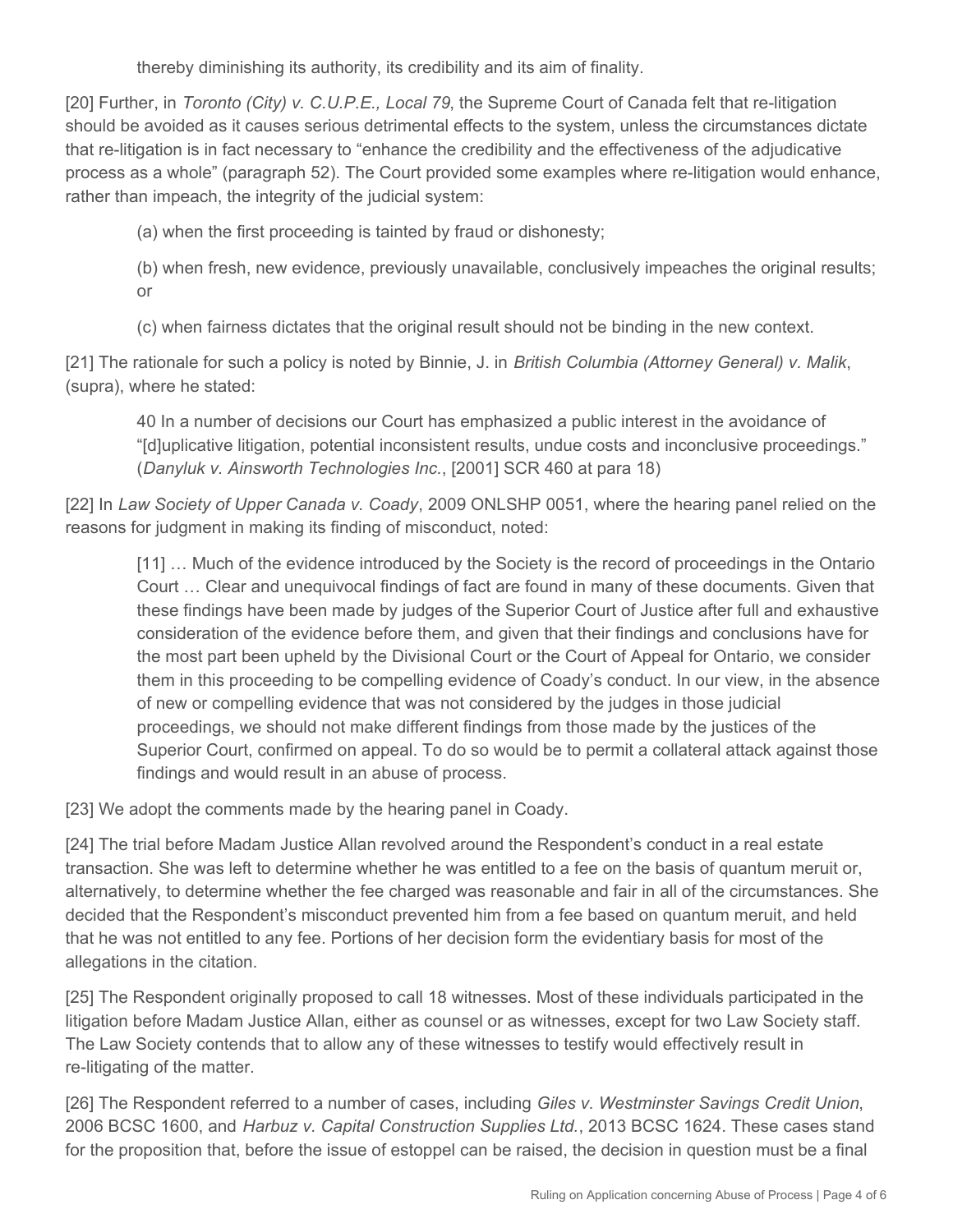decision.

[27] The Respondent contends that a decision will only be final after an appeal has been heard. He refers to the comments made by Arbour, J., who in *Toronto (City) v. CUP.E. Local 79*, (supra), at paragraph 46, states:

46 … A desire to attack a judicial finding is not in itself an improper purpose. The law permits that objective to be pursued through various reviewing mechanisms such as appeals or judicial review. Indeed reviewability is an important aspect of finality. A decision is final and binding on the parties *only when all available reviews have been exhausted or abandoned*.

[emphasis added]

[28] The Respondent referred to the comments made by Binnie, J. in *Danyluk v. Ainsworth Technologies Inc.*, 2001 SCC 44, where, at paragraph 24, quoting from Middleton, JA in the Ontario Court of Appeal in *McIntosh v. Parent*, [1924] 4 DLR 420 at p. 422, he noted:

When a question is litigated, the judgment of the Court is a final determination as between the parties and their privies. Any right, question, or fact distinctly put in issue and directly determined by a Court of competent jurisdiction as a ground of recovery, or as an answer to a claim set up, cannot be re-tried in a subsequent suit between the same parties or their privies, though for a different cause of action. The right, question, or fact, once determined, must, as between them, be taken to be conclusively established so long as the judgment remains.

[29] The Respondent takes the position that the judgment of Madam Justice Allan no longer remains because, after the judgment, he filed a Notice of Appeal, and prior to the hearing of the Appeal, the matter was settled between the parties. He contends that, as there was no appeal heard, there was no final determination. He contends that the settlement between the parties effectively erased the judgment of Madam Justice Allan.

[30] This suggestion has no merit. Clearly, the Respondent, by settling the issues in dispute in the Notice of Appeal with the parties, resulted in abandonment of the appeal. Quoting Madam Justice Arbour in *Toronto (City) v. C.U.P.E.* (supra), we note:

46. A decision is final and binding on the parties only when all available reviews have been exhausted or *abandoned*.

[emphasis added]

## Decision

[31] We are satisfied that the Reasons for Judgment of Madam Justice Allan dated May 1, 2009 can be admitted into evidence and can serve as prima facie proof of the matters before us, except in relation to allegation 5(c) of the citation.

[32] Secondly, we are satisfied that to allow the calling of witnesses as suggested by the Respondent amounts to re-litigation of the matters before Madam Justice Allan, and would result in an abuse of process. The Respondent has not shown that any new or compelling evidence, not previously available, would come from these witnesses.

[33] Furthermore, we are satisfied that the decision of Madam Justice Allan is a final decision, and remains intact, as the Respondent's appeal was abandoned, presumably because of a settlement between the